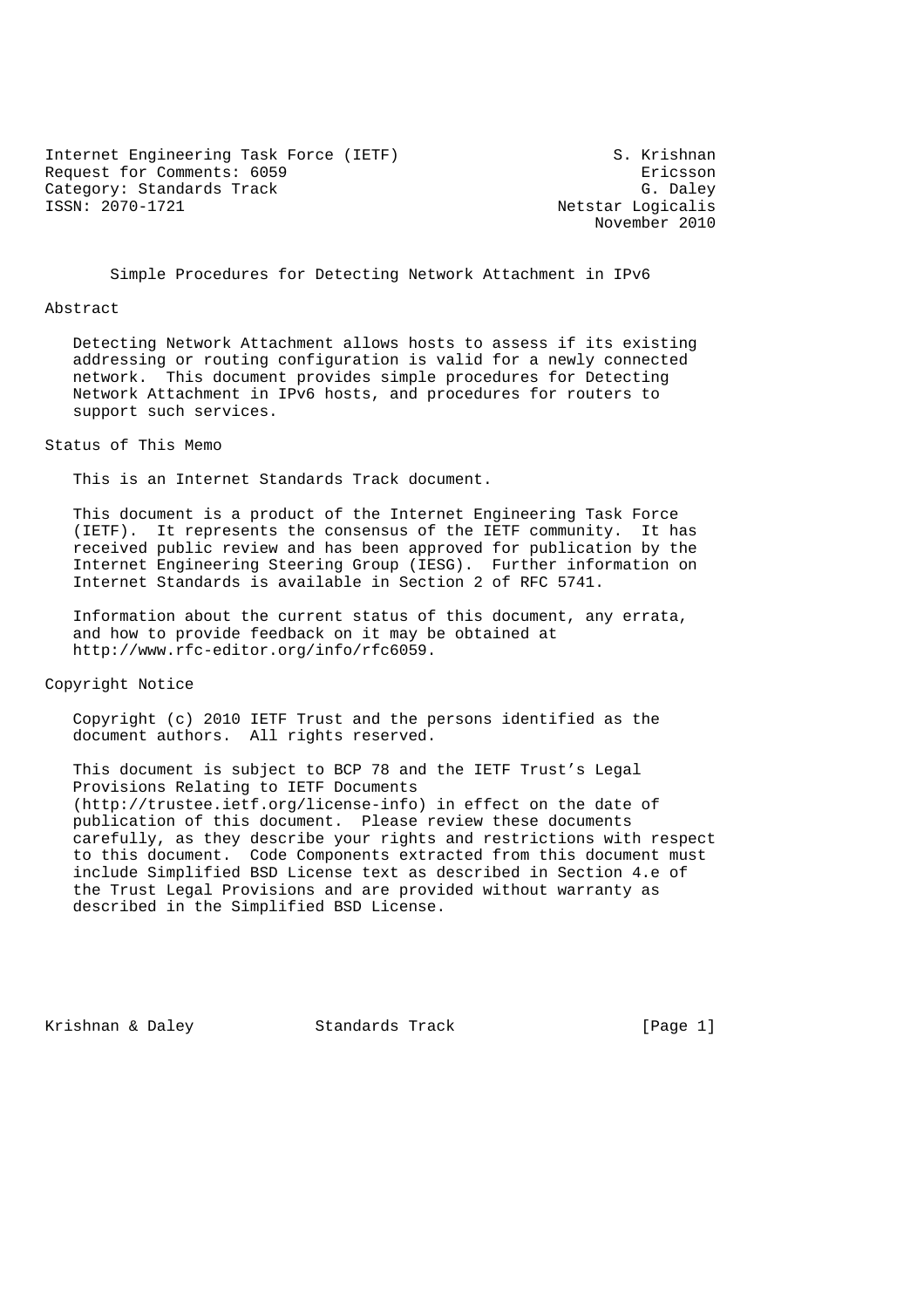# Table of Contents

| 1. .                                                                                                             |  |  | 3               |
|------------------------------------------------------------------------------------------------------------------|--|--|-----------------|
| 1.1.<br>Goals                                                                                                    |  |  | $\overline{3}$  |
| 1.2.                                                                                                             |  |  | $\overline{3}$  |
| Link Identification Model<br>1.3.                                                                                |  |  | $\overline{4}$  |
| $DNA$ Overview $\ldots$ $\ldots$ $\ldots$ $\ldots$ $\ldots$ $\ldots$ $\ldots$ $\ldots$ $\ldots$ $\ldots$<br>1.4. |  |  | $\overline{4}$  |
| 1.5.                                                                                                             |  |  | 5               |
| 2.                                                                                                               |  |  | 5               |
| 3.                                                                                                               |  |  | $6\overline{6}$ |
| 4.                                                                                                               |  |  | $7\overline{ }$ |
| 5 <sub>1</sub>                                                                                                   |  |  | $\overline{7}$  |
| On Receipt of a Router Advertisement<br>5.1.                                                                     |  |  | $7\phantom{.0}$ |
| 5.2. After Assignment of a DHCPv6 Address                                                                        |  |  | 8               |
| 5.3. Steps Involved in Detecting Link Change                                                                     |  |  | $\,8\,$         |
|                                                                                                                  |  |  | 8               |
| 5.5. Sending Neighbor Discovery probes                                                                           |  |  | 9               |
| Sending Router Solicitations<br>5.5.1.                                                                           |  |  | 9               |
| 5.5.2.<br>Sending Neighbor Solicitations                                                                         |  |  | $\overline{9}$  |
| 5.5.3. Concurrent Sending of RS and NS Probes                                                                    |  |  | $\overline{9}$  |
| Initiating DHCPv6 Exchange 9<br>5.5.4.                                                                           |  |  |                 |
| Contents of the Neighbor Discovery Messages 10<br>5.6.                                                           |  |  |                 |
| Neighbor Solicitation Messages 10<br>5.6.1.                                                                      |  |  |                 |
| Router Solicitation Messages 10<br>5.6.2.                                                                        |  |  |                 |
| 5.7.                                                                                                             |  |  |                 |
| 5.7.1. Receiving Neighbor Advertisements 11                                                                      |  |  |                 |
| 5.7.2. Receiving Router Advertisements 11                                                                        |  |  |                 |
| 5.7.3. Conflicting Results 11                                                                                    |  |  |                 |
| 5.8. Further Host Operations 11                                                                                  |  |  |                 |
| 5.9. On Connecting to a New Point of Attachment 12                                                               |  |  |                 |
| 5.10. Periodic Maintenance of the SDAT 12                                                                        |  |  |                 |
| 5.11. Recommended Retransmission Behavior 12                                                                     |  |  |                 |
| Pseudocode for Simple DNA 13<br>б.                                                                               |  |  |                 |
| 7.                                                                                                               |  |  |                 |
| 8.                                                                                                               |  |  |                 |
| Security Considerations 15<br>9.                                                                                 |  |  |                 |
|                                                                                                                  |  |  |                 |
|                                                                                                                  |  |  |                 |
|                                                                                                                  |  |  |                 |
| 11.1. Normative References 17                                                                                    |  |  |                 |
| 11.2. Informative References 17                                                                                  |  |  |                 |
| Appendix A. Issues with Confirming Manually Assigned Addresses . 18                                              |  |  |                 |

Krishnan & Daley Standards Track [Page 2]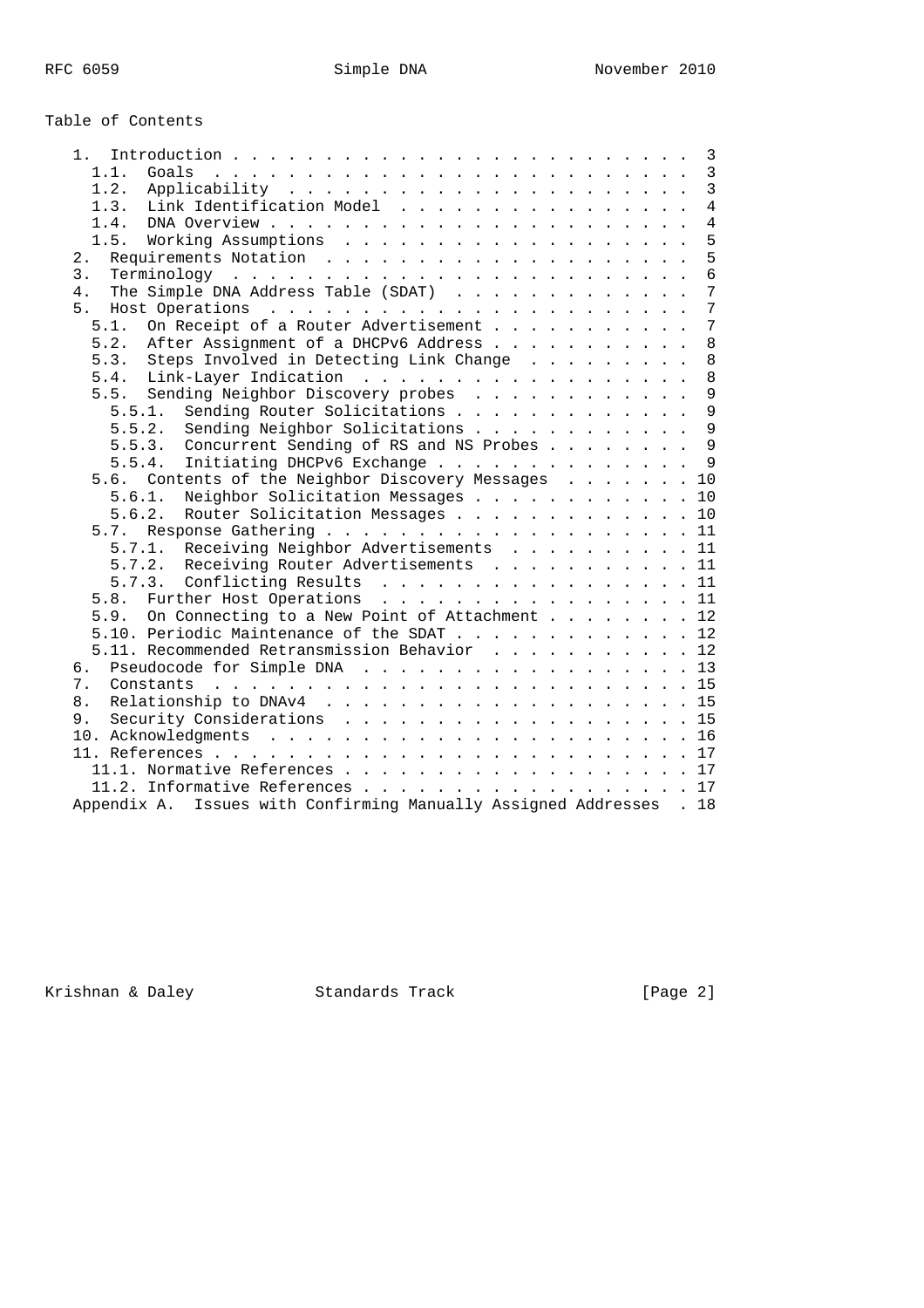#### 1. Introduction

 Hosts require procedures to simply and reliably identify if they have moved to a network to which they had been recently connected. In order to detect reconnection to a previously visited network, router and neighbor discovery messages are used to collect reachability and configuration information. This information is used to detect if the host has attached to a link for which it may still have valid address and other configuration information, and which it can use until it receives confirmation through either the Neighbor Discovery protocol or DHCPv6.

 This document incorporates feedback from host and router operating systems implementors, which seeks to make implementation and adoption of IPv6 change detection procedures simple for general use.

#### 1.1. Goals

 The goal of this document is to specify a simple procedure for Detecting Network Attachment (Simple DNA) that has the following characteristics.

- o Routers do not have to be modified to support this scheme.
- o The most common use cases are optimized.
- o In the worst case, detection latency is equal to that of standard neighbor discovery so that performance is never degraded.
- o False positives are not acceptable. A host must not wrongly conclude that it has reattached to a previously visited network.
- o False negatives are acceptable. A host may fail to identify a previously visited link correctly and attempt to acquire fresh addressing and configuration information.

#### 1.2. Applicability

 The Simple DNA protocol provides substantial benefits over standard neighbor discovery procedures [RFC4861] in some scenarios and does not provide any benefit at all in certain other scenarios. This is intentional as Simple DNA was designed for simplicity rather than completeness. In particular, the Simple DNA protocol provides maximum benefits when a host moves between a small set of known links. When a host moves to a completely new link that is previously unknown, the performance of the Simple DNA protocol will be identical to that using standard neighbor discovery procedures [RFC4861]. In this case, the main benefit of the Simple DNA protocol is to

Krishnan & Daley Standards Track [Page 3]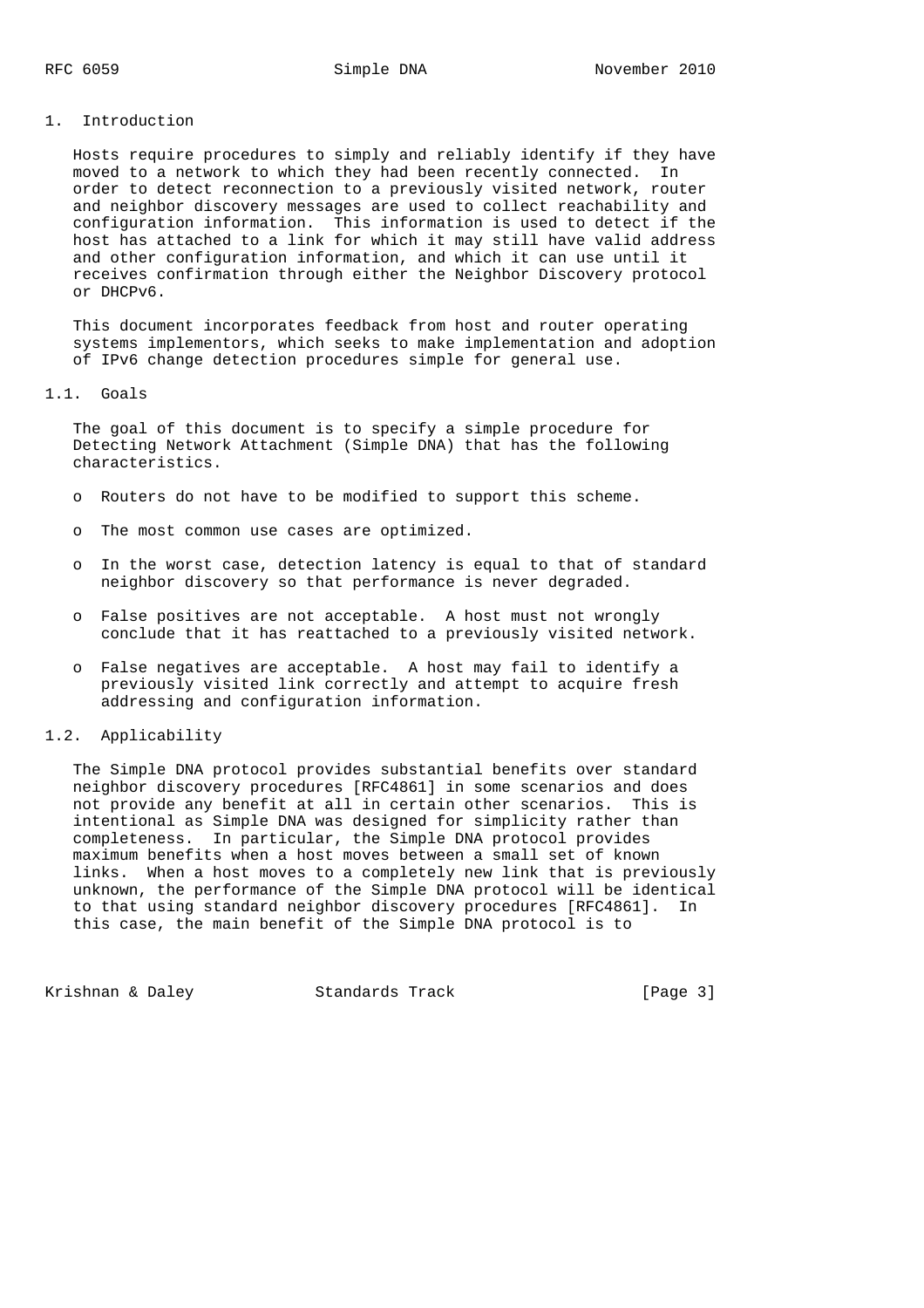immediately flush out the inoperable addresses and configuration instead of timing them out. The Simple DNA procedure provides support for addresses configured using either IPv6 Stateless Address Autoconfiguration [RFC4862] or DHCPv6 [RFC3315]. It does not support manually configured addresses since they are not widely used and can cause unpredictable results and/or aggressive probing behavior (see Appendix A).

## 1.3. Link Identification Model

 Earlier methods of Detecting Network Attachment, e.g., the procedure defined in [DNA-PROTOCOL], relied on detecting whether the host was still connected to the same link. If the host was attached to the same link, all information related to the link such as the routers, prefixes, and configuration parameters was considered to be valid. The Simple DNA protocol follows an alternate approach where it relies on probing each previously known router to determine whether to use information learnt from THAT router. This allows Simple DNA to probe routers learnt from multiple earlier attachments to optimize movement between a known set of links.

## 1.4. DNA Overview

 Detecting Network Attachment is performed by hosts after detecting a link-layer "up" indication. The host uses a combination of unicast Neighbor Solicitations (NSs) and multicast Router Solicitations (RSs) in order to determine whether previously encountered routers are present on the link, in which case an existing configuration can be reused. If previously encountered routers are not present, then either IPv6 Stateless Address Autoconfiguration and/or DHCPv6 is used for configuration.

 Hosts implementing Simple DNA may also send DHCPv6 packets, as described in Section 5.5.4. Since Simple DNA does not modify the DHCPv6 protocol or state machine, the operation of DHCPv6 is unchanged.

 Routers that follow the standard neighbor discovery procedure described in [RFC4861] will delay the router advertisement (RA) by a random period between 0 and MAX\_RA\_DELAY\_TIME (defined to be 500 ms) as described in Section 6.2.6 of [RFC4861]. In addition, consecutive RAs sent to the all-nodes multicast address are rate limited to no more than one advertisement every MIN\_DELAY\_BETWEEN\_RAS (defined to be 3 seconds). This will result in a worst-case delay of 3.5 seconds in the absence of any packet loss.

Krishnan & Daley Standards Track [Page 4]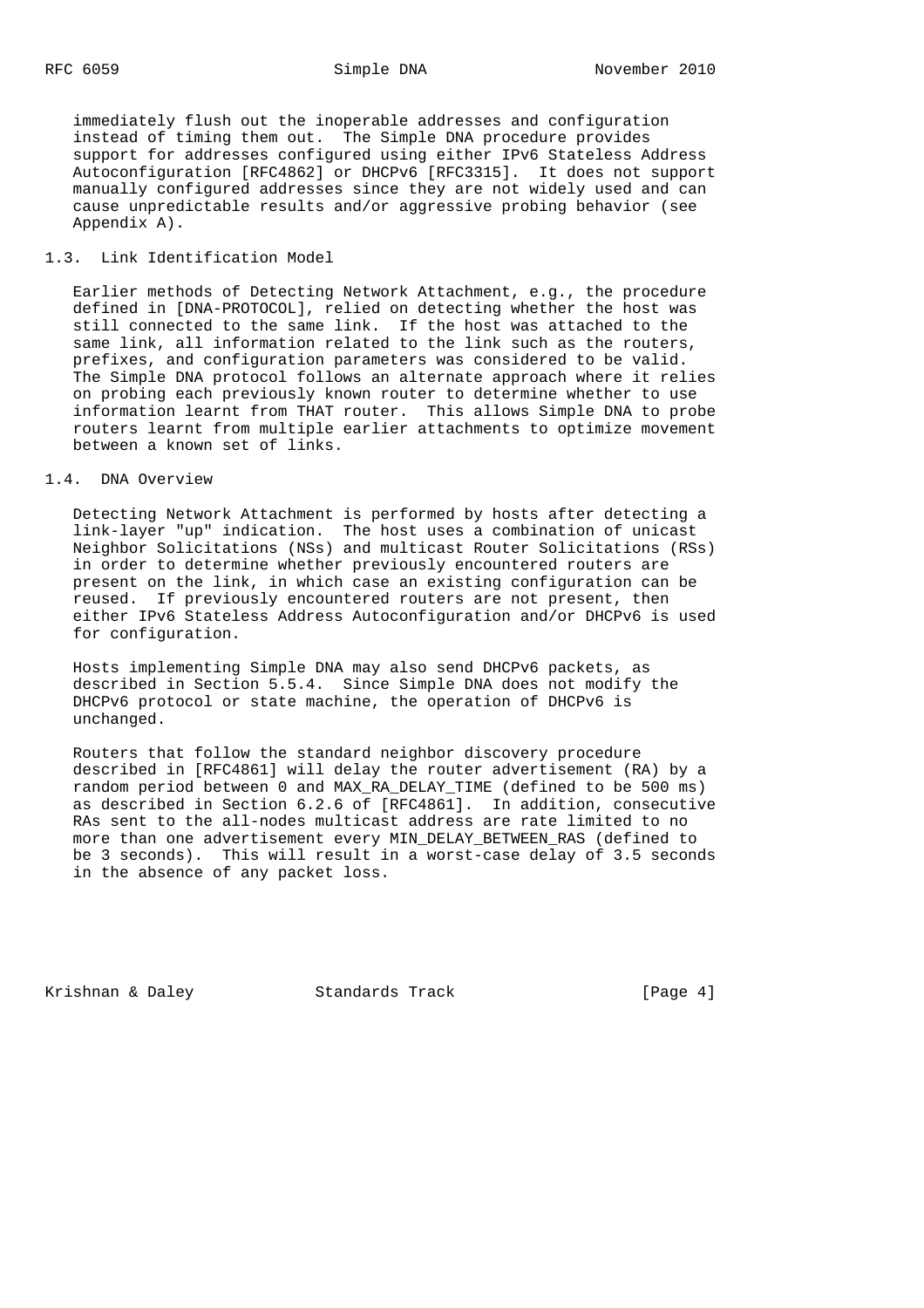Hosts implementing Simple DNA can detect the presence of a previously encountered router using unicast Neighbor Solicitations. As a result, where the host with a valid configuration is returning to a previously encountered link, delays in the sending of a Router Advertisement (RA) will not delay configuration as long as NS probing is successful. However, in situations where the host is attaching to a link for the first time, or where it does not have a valid IP address on the link, it will be dependent on the receipt of an RA for stateless autoconfiguration. In these situations, delays in the receipt of an RA can be significant and may result in service disruption.

#### 1.5. Working Assumptions

 There are a series of assumptions about the network environment that underpin these procedures.

- o The combination of the link-layer address and the link-local IPv6 address of a router is unique across links.
- o Hosts receive indications when a link layer comes up. Without this, they would not know when to commence the DNA procedure.

 If these assumptions do not hold, host change detection systems will not function optimally. In that case, they may occasionally detect change spuriously or experience some delay in Detecting Network Attachment. The delays so experienced will be no longer than those caused by following the standard neighbor discovery procedure described in [RFC4861].

2. Requirements Notation

 The key words "MUST", "MUST NOT", "REQUIRED", "SHALL", "SHALL NOT", "SHOULD", "SHOULD NOT", "RECOMMENDED", "MAY", and "OPTIONAL" in this document are to be interpreted as described in [RFC2119].

Krishnan & Daley Standards Track [Page 5]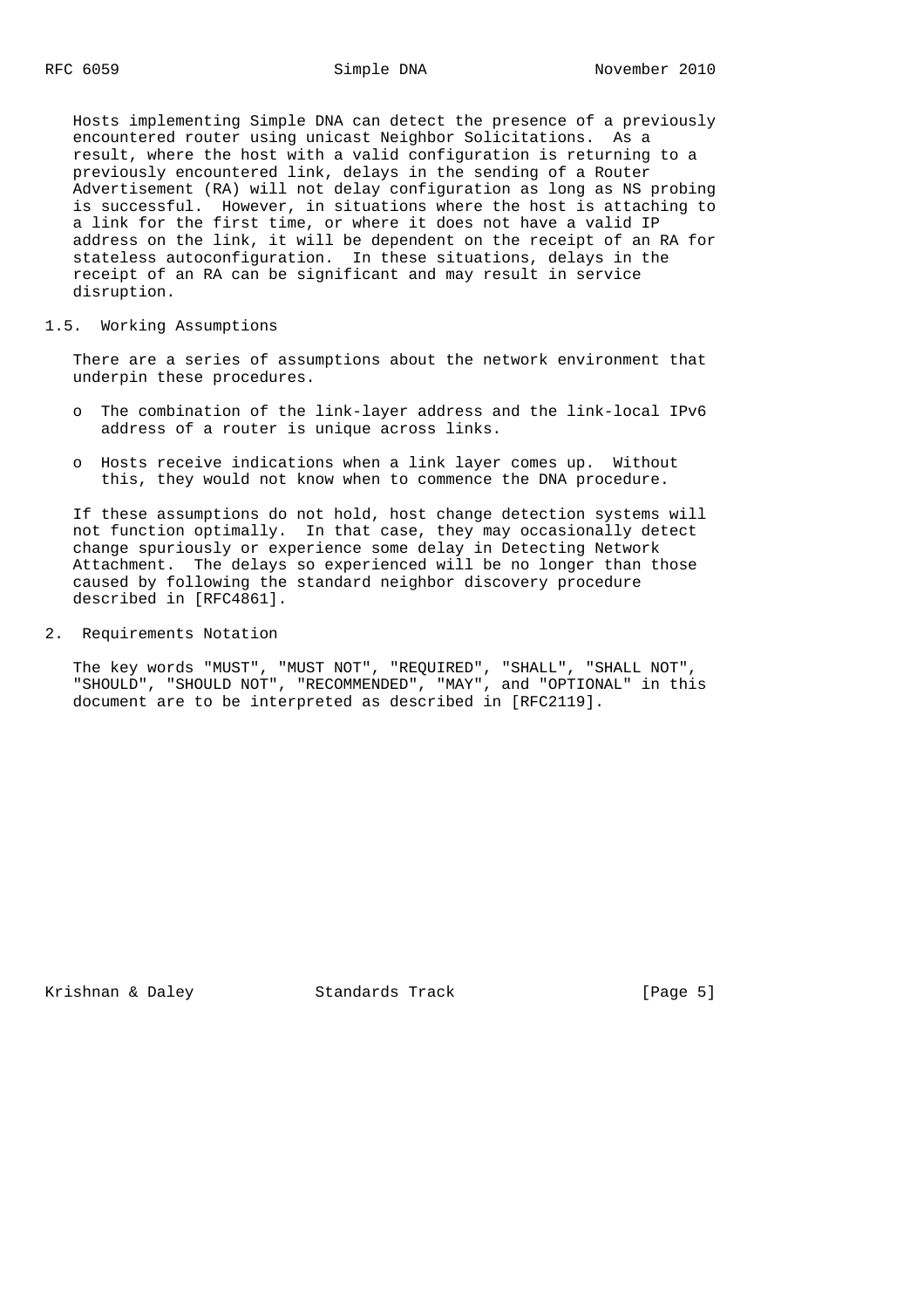# 3. Terminology

| Term                        | Definition                                                                                                                                                                                                                                                         |
|-----------------------------|--------------------------------------------------------------------------------------------------------------------------------------------------------------------------------------------------------------------------------------------------------------------|
| Valid IPv6 address          | An IPv6 address configured on the node that<br>has a valid lifetime greater than zero.                                                                                                                                                                             |
| Operable IPv6<br>address    | An IPv6 address configured on the node that<br>can be used safely on the current link.                                                                                                                                                                             |
| Router identifier           | Identifier formed using the link-local<br>address of a router along with its<br>link-layer address.                                                                                                                                                                |
| $D-Flaq$                    | Flag indicating whether the address was<br>obtained using Stateless Address<br>Autoconfiguration (SLAAC) or DHCPv6. If it<br>is set to 0, then SLAAC was used to<br>configure the address. If it is set to 1,<br>then DHCPv6 was used to configure the<br>address. |
| $0-Flag$                    | Flag indicating whether the address is<br>operable. If it is set to 0, the address<br>is inoperable. If it is set to 1, the<br>address is operable.                                                                                                                |
| $S-Flaq$                    | Flag indicating whether SEND [RFC3971] was<br>used in the Router Advertisement that<br>resulted in the creation/modification of<br>this SDAT entry. If it is set to 0, then<br>SEND was not used. If it is set to 1, then<br>SEND was used.                        |
| Candidate Router<br>Address | A router address in the SDAT that is<br>associated with at least one valid address.                                                                                                                                                                                |
| Candidate Router<br>Set     | A set of router addresses that has been<br>identified for NS-based probing.                                                                                                                                                                                        |

Table 1: Simple DNA Terminology

Krishnan & Daley Standards Track [Page 6]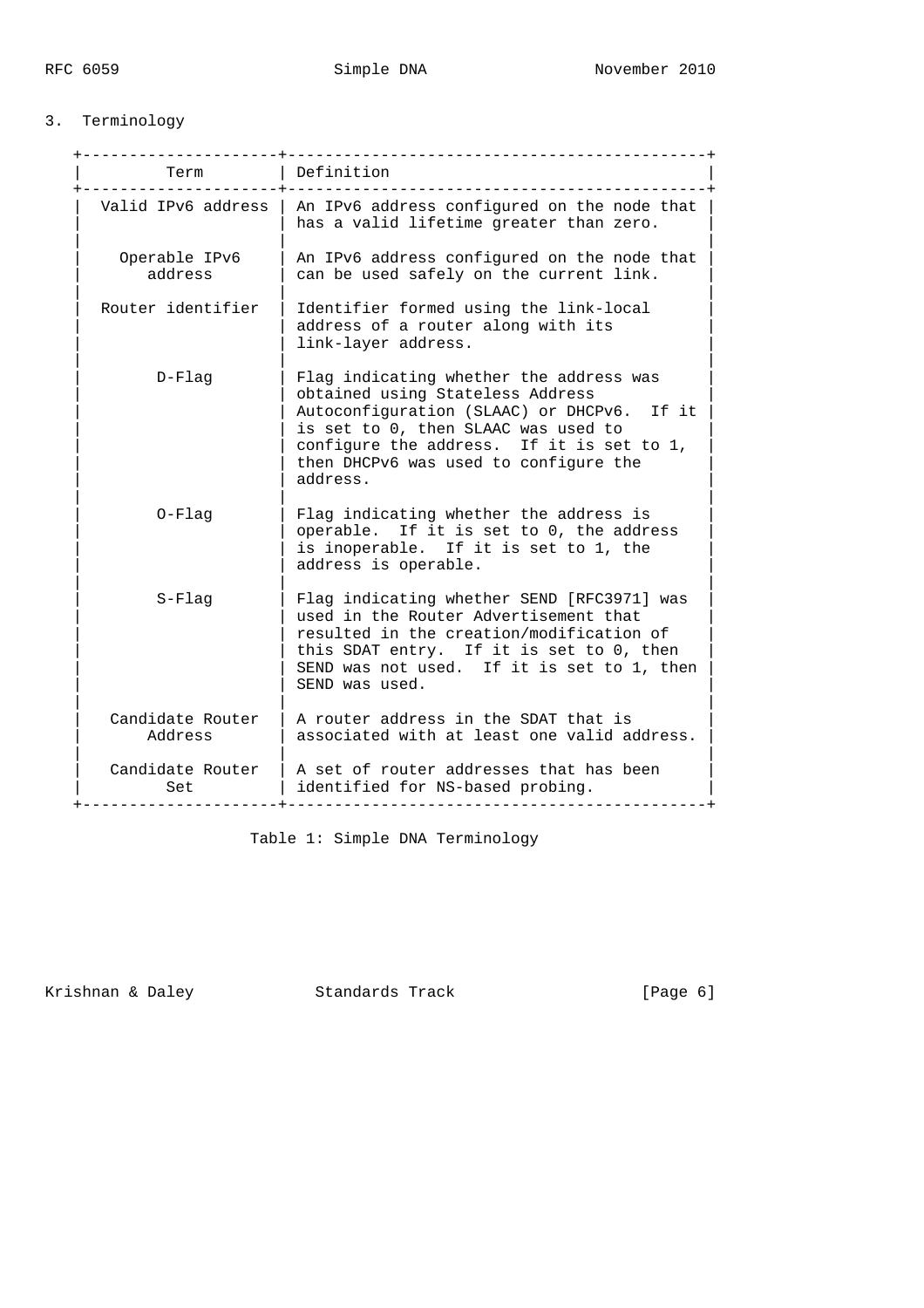4. The Simple DNA Address Table (SDAT)

 In order to correctly perform the procedure described in this document, the host needs to maintain a data structure called the Simple DNA address table (SDAT). The host needs to maintain this data structure for each interface on which it performs Simple DNA. Each entry in the SDAT table will be indexed by the router identifier (link-local + link-layer address of the router) and consists of at least the following parameters. Fields tagged as [S] are used for addresses configured using SLAAC. Fields tagged as [D] are used for addresses obtained using DHCPv6. Fields tagged as [S+D] are used in both cases.

- o [S+D] Link-local IPv6 address of the router(s)
- o [S+D] Link-layer (MAC) address of the router(s)
- o [S+D] Flag indicating whether the address was obtained using SLAAC or DHCPv6. (The D-Flag)
- o [S+D] IPv6 address and its related parameters like valid lifetime, preferred lifetime, etc.
- o [S] Prefix from which the address was formed.
- o [S] Flag indicating whether SEND was used. (The S-Flag)
- o [D] DHCP-specific information in case DHCPv6 [RFC3315] was used to acquire the address. This information includes the DUID, the IAID, a flag indicating IA\_NA/IA\_TA, and configuration information such as DNS server address, NTP server address, etc.
- o [S+D] Flag indicating whether the address is operable. (The O-Flag)
- 5. Host Operations

 On connecting to a new point of attachment, the host performs the Detecting Network Attachment procedure in order to determine whether the existing addressing and configuration information are still valid.

5.1. On Receipt of a Router Advertisement

 When the host receives a Router Advertisement and the router identifier of the sending router is not present in the SDAT, the host processes the Router Advertisement as specified in Section 6.3.4 of [RFC4861]. Additionally, the host performs the following operations.

Krishnan & Daley Standards Track [Page 7]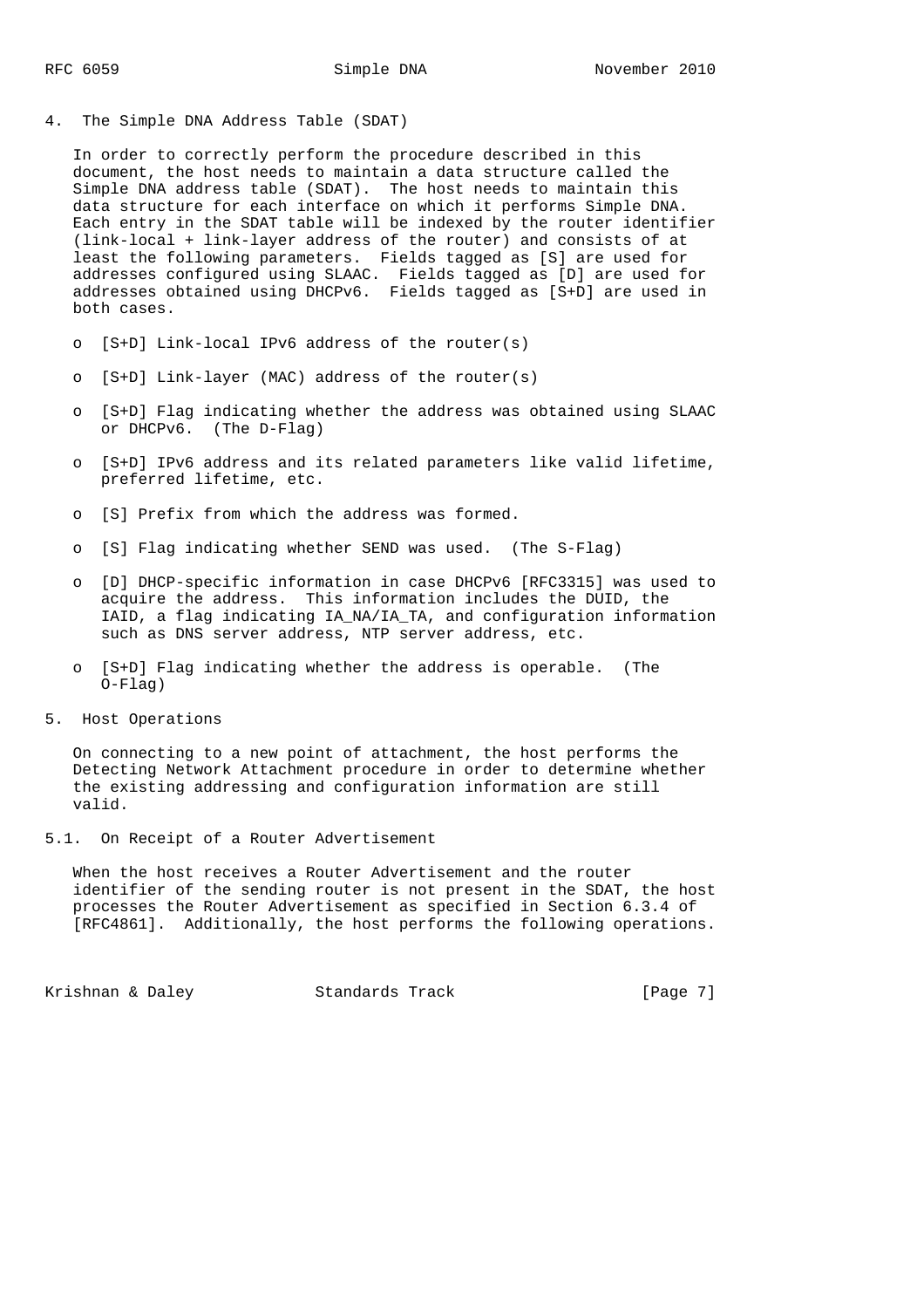If the Router Advertisement is protected by SEND, the S-Flag MUST be set to 1 in the SDAT entries created/modified by this RA.

- o The host configures addresses out of the autoconfigurable prefixes advertised in the RA, as specified in [RFC4862]. The host MUST add an SDAT entry (indexed by this router identifier) for each such address the host configures.
- o The host might have already configured addresses out of the autoconfigurable prefixes advertised in the RA. This could be a result of receiving the prefix in an RA from another router on the same link. The host MUST add an SDAT entry (indexed by this router identifier) for each such address the host had already configured.
- o The host might have DHCPv6-assigned addresses that are known to be operable on the link. The host MUST add an SDAT entry (indexed by this router identifier) for each such DHCPv6 address.
- 5.2. After Assignment of a DHCPv6 Address

 After the host is assigned an address by a DHCPv6 server, it needs to associate the address with the routers on link. The host MUST create one SDAT entry for each of the on-link routers associated with the DHCPv6-assigned address.

5.3. Steps Involved in Detecting Link Change

The steps involved in basic detection of network attachment are:

- o Link-layer indication
- o Sending of neighbor discovery probes
- o Response gathering and assessment

These steps are described below.

5.4. Link-Layer Indication

 In order to start detection of network attachment procedures, a host typically requires a link-layer indication that the medium has become available [RFC4957].

 After the indication is received, the host MUST mark all currently configured (non-tentative) IP addresses as inoperable until the change detection process completes. It MUST also set all Neighbor

Krishnan & Daley Standards Track [Page 8]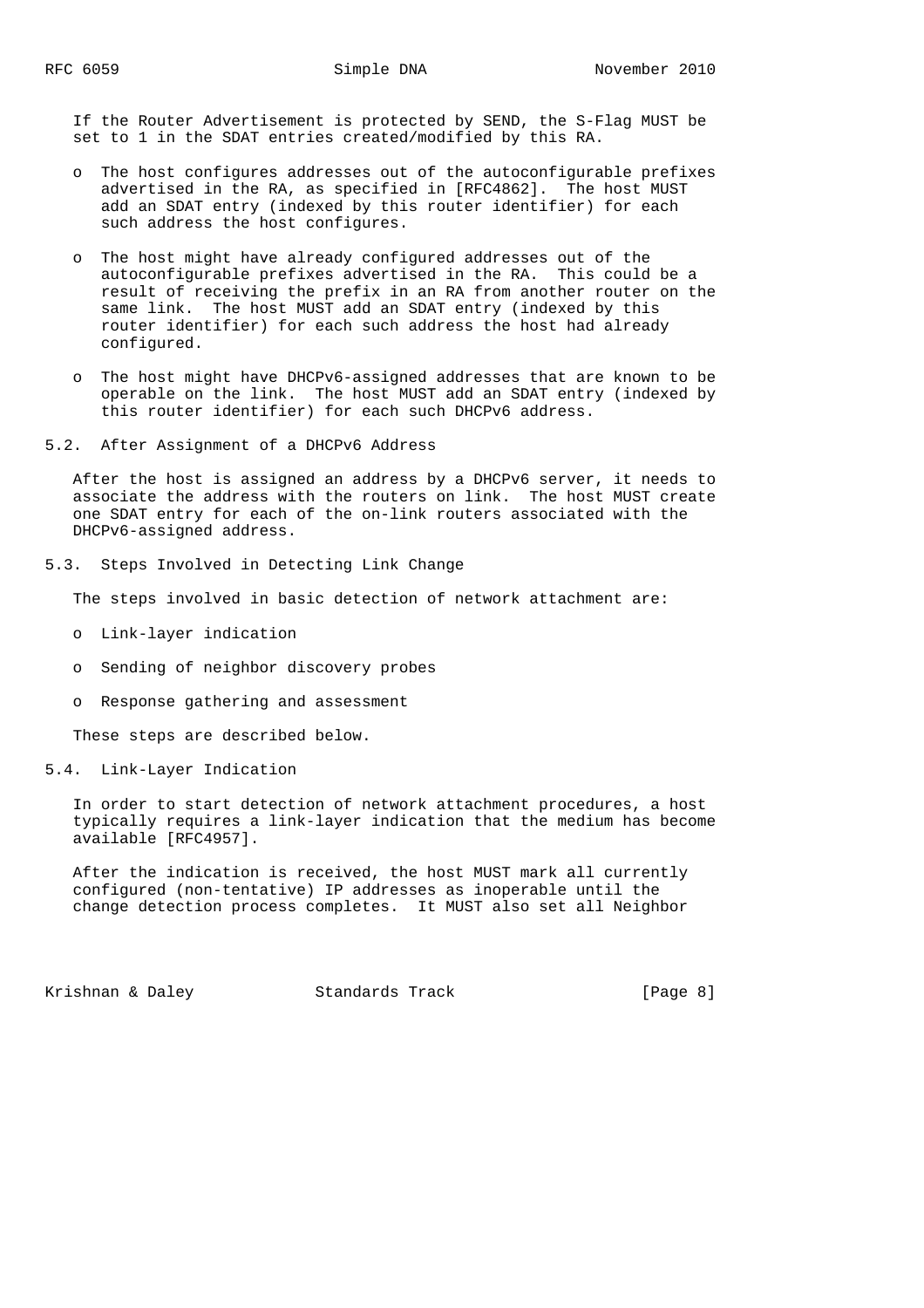Cache (NC) entries for the routers on its Default Router List to STALE. This is done to speed up the acquisition of a new default router in case the host attaches to a previously unvisited link.

- 5.5. Sending Neighbor Discovery probes
- 5.5.1. Sending Router Solicitations

When a host receives a link-layer "up" indication, it SHOULD immediately send a Router Solicitation (as specified in Section 6.3.7 of [RFC4861]). The Router Solicitation is sent to the all-routers multicast address using a link-local address as the source address [RFC4861]. Even if the host is in possession of more than one valid IPv6 address, it MUST send only one router solicitation using a valid link-local address as the source address.

## 5.5.2. Sending Neighbor Solicitations

 The host iterates through the SDAT to identify a set of candidate routers for NS-based probing. Each router in the SDAT that is associated with at least one valid address is added to the candidate router set exactly once. For each router in the candidate router set, the host MUST send a unicast Neighbor Solicitation to the router's link-local address it obtained from the lookup on the SDAT. The host MUST set the link-layer destination address in each of these neighbor solicitations to the link-layer address of the router stored in the SDAT. The host MUST NOT send unicast Neighbor Solicitations to a router that is not associated to a valid address in the SDAT. If at least one entry in the SDAT for a given router had the S-Flag set, the host SHOULD use SEND to secure the NS probe being sent to the router.

## 5.5.3. Concurrent Sending of RS and NS Probes

 The host SHOULD send the Neighbor-Solicitation-based unicast probes in parallel with the multicast Router Solicitation. Since sending NSs is just an optimization, doing the NSs and the RS in parallel ensures that the procedure does not run slower than it would if it only used a Router Solicitation.

 NOTE: A Simple DNA implementation SHOULD limit its NS-based probing to at most six previously seen routers.

5.5.4. Initiating DHCPv6 Exchange

 On receiving a link-layer "up" indication, the host will initiate a DHCPv6 exchange (with the timing and protocol as specified in [RFC3315]) in order to verify whether the addresses and configuration

Krishnan & Daley **Standards Track** [Page 9]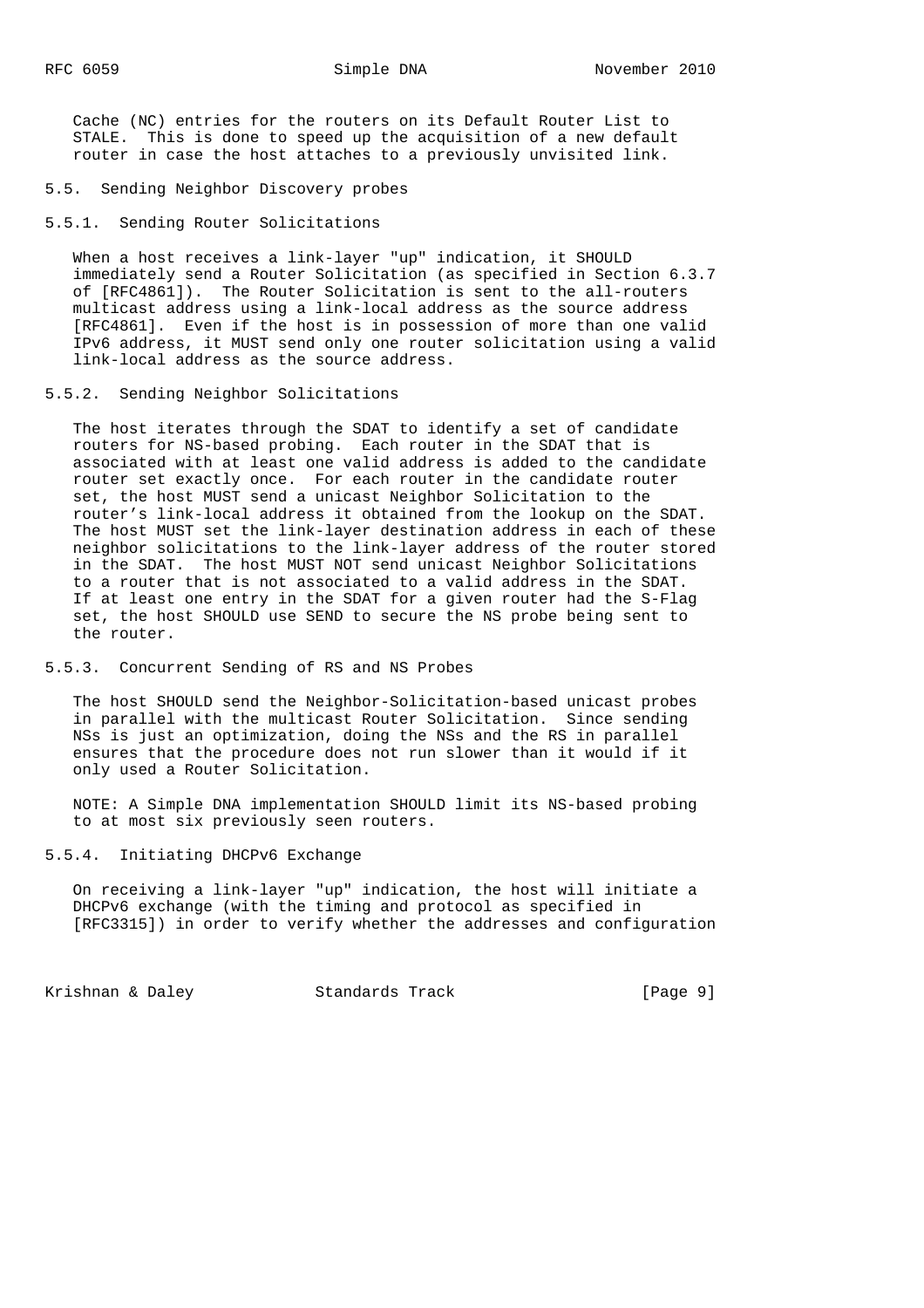obtained using DHCPv6 are still usable on the link. Note that DHCPv6, as specified today, only attempts to confirm addresses obtained on the most recently attached link.

- 5.6. Contents of the Neighbor Discovery Messages
- 5.6.1. Neighbor Solicitation Messages

 This section describes the contents of the neighbor solicitation probe messages sent during the probing procedure.

 Source Address: A link-local address assigned to the probing host.

 Destination Address: The link-local address of the router being probed as learned from the SDAT.

Hop Limit: 255

ND Options:

 Target Address: The link-local address of the router being probed as learnt from the SDAT.

Link-Layer Header:

 Destination Address: The link-layer (MAC) address of the router being probed as learnt from the SDAT.

 The probing node SHOULD include the source link-layer address option in the probe messages.

5.6.2. Router Solicitation Messages

 This section describes the contents of the router solicitation probe message sent during the probing procedure.

| Source Address: | A link-local address assigned to the |  |  |
|-----------------|--------------------------------------|--|--|
|                 | probing host.                        |  |  |

Destination Address: The all-routers multicast address.

Hop Limit: 255

 The probing node SHOULD NOT include the source link-layer address option in the probe messages.

Krishnan & Daley Standards Track [Page 10]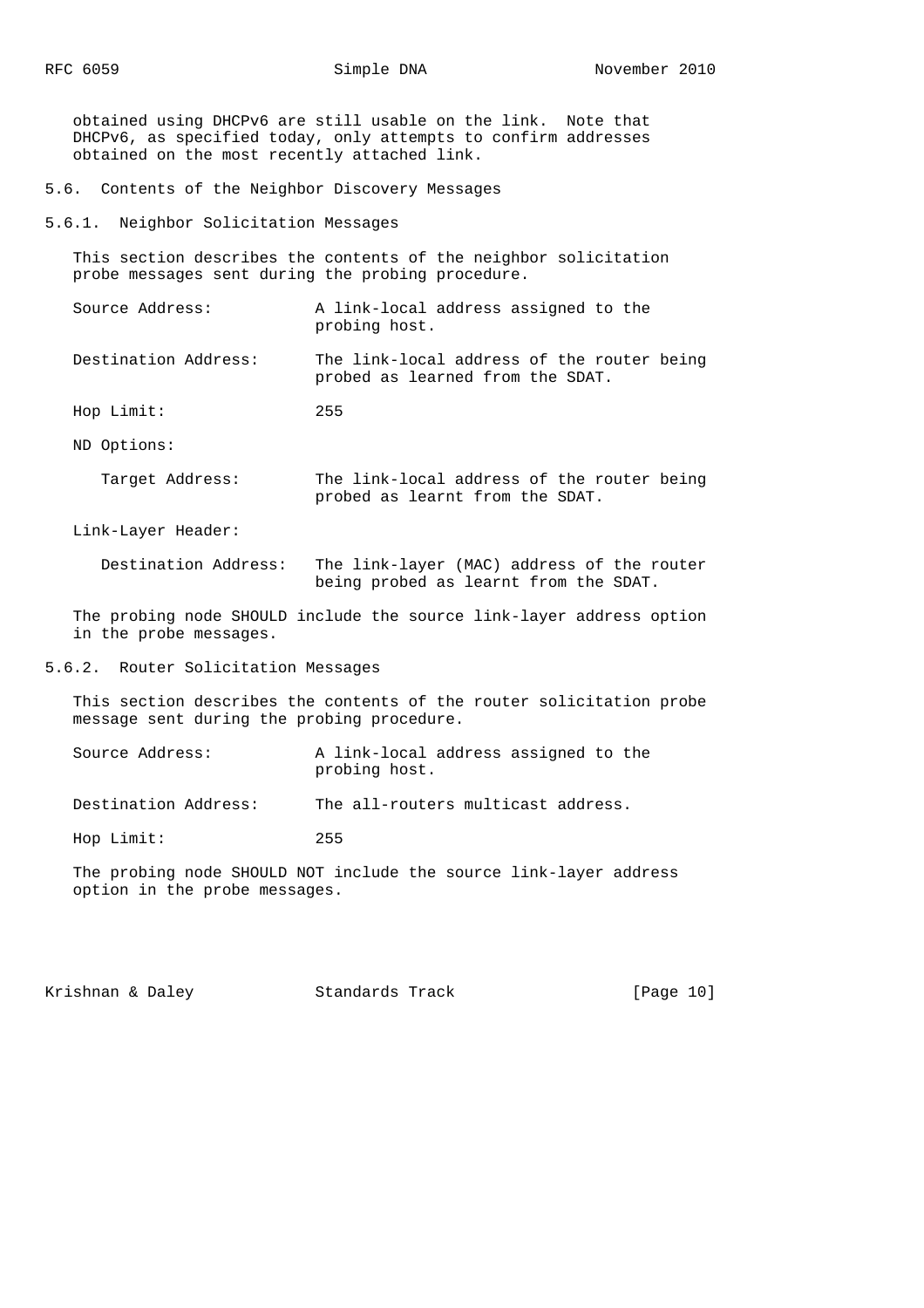#### 5.7. Response Gathering

### 5.7.1. Receiving Neighbor Advertisements

 When a Neighbor Advertisement is received from a router in response to an NS probe, the host MUST verify that both the IPv6 and link layer (MAC) addresses of the router match the expected values before utilizing the configuration associated with the detected network (prefixes, MTU, etc.). The host MUST then go through the SDAT and mark the addresses (both SLAAC and DHCPv6 acquired) associated with the router as operable.

#### 5.7.2. Receiving Router Advertisements

 On reception of a Router Advertisement, the host MUST go through the SDAT and mark all the addresses associated with the router (both SLAAC and DHCPv6 acquired) as inoperable. The host MUST then process the Router Advertisement as specified in Section 6.3.4 of [RFC4861].

## 5.7.3. Conflicting Results

5.7.3.1. Conflicting Results between RS and NS Probes

 Where the conclusions obtained from the Neighbor Solicitation/ Advertisement from a given router and the RS/RA exchange with the same router differ, the results obtained from the RS/RA will be considered definitive. In case the Neighbor Advertisement was secured using SEND and the Router Advertisement was not, the host MUST wait for SEND\_NA\_GRACE\_TIME to see if a SEND-secured RA is received. If a SEND-secured RA is not received, the conclusions obtained from the NS/NA exchange will be considered definitive.

### 5.7.3.2. Conflicting Results between DHCPv6 and NS Probes

 Where the conclusions obtained from the Neighbor Solicitation/ Advertisement for a given DHCPv6-assigned address and the conclusions obtained from the DHCPv6 exchange differ, the results obtained from the DHCPv6 exchange will be considered definitive.

### 5.8. Further Host Operations

 Operations subsequent to Detecting Network Attachment depend upon whether or not the host has reconnected to a previously visited network.

 After confirming the reachability of the associated router using an NS/NA pair, the host performs the following steps.

Krishnan & Daley Standards Track [Page 11]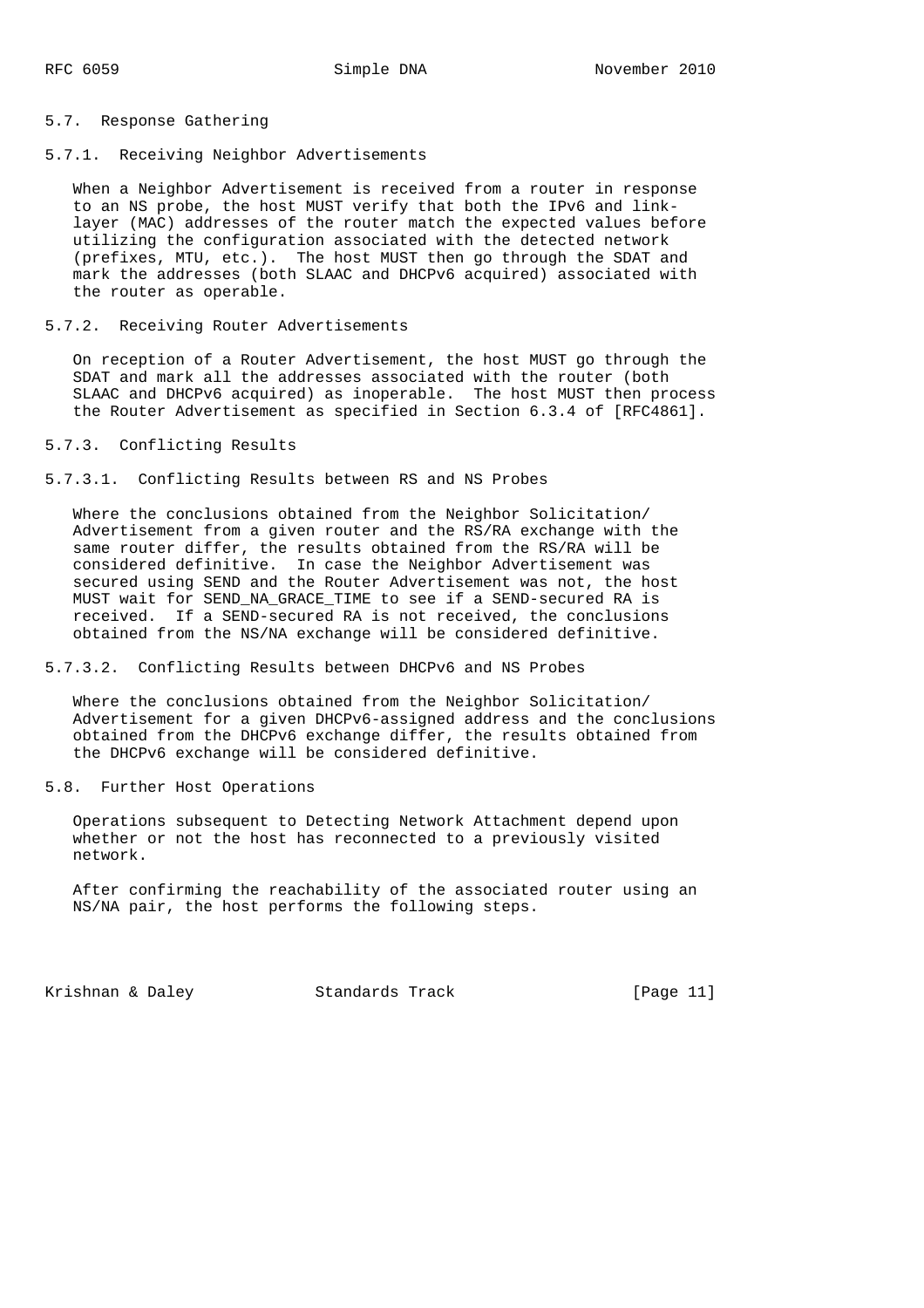- o The host SHOULD rejoin any solicited nodes' multicast groups for addresses it continues to use.
- o The host SHOULD select a default router as described in Section 6.3.6 of [RFC4861].

 If the host has determined that it has reattached to a previously visited link, it SHOULD NOT perform duplicate address detection on the addresses that have been confirmed to be operable.

 If the NS-based probe with a router did not complete or if the RS based probe on the same router completed with different prefixes than the ones in the SDAT, the host MUST begin address configuration techniques, as indicated in a received Router Advertisement [RFC4861] [RFC4862].

5.9. On Connecting to a New Point of Attachment

 A host usually maintains SDAT entries from some number of previously visited networks. When the host attaches to a previously unknown network, it MAY need to discard some older SDAT entries.

5.10. Periodic Maintenance of the SDAT

 The host SHOULD maintain the SDAT table by removing entries when the valid lifetime for the prefix and address expires, that is, at the same time that the prefix is removed from the Prefix List in [RFC4861]. The host SHOULD also remove a router from an SDAT entry when that router stops advertising a particular prefix. When three consecutive RAs from a particular router have not included a prefix, then the router should be removed from the corresponding SDAT entry. Likewise, if a router starts advertising a prefix for which there already exists an SDAT entry,then that router should be added to the SDAT entry.

5.11. Recommended Retransmission Behavior

 Where the NS probe does not complete successfully, it usually implies that the host is not attached to the network whose configuration is being tested. In such circumstances, there is typically little value in aggressively retransmitting unicast neighbor solicitations that do not elicit a response.

 Where unicast Neighbor Solicitations and Router Solicitations are sent in parallel, one strategy is to forsake retransmission of Neighbor Solicitations and to allow retransmission only of Router Solicitations or DHCPv6. In order to reduce competition between unicast Neighbor Solicitations and Router Solicitations and DHCPv6

Krishnan & Daley **Standards Track** [Page 12]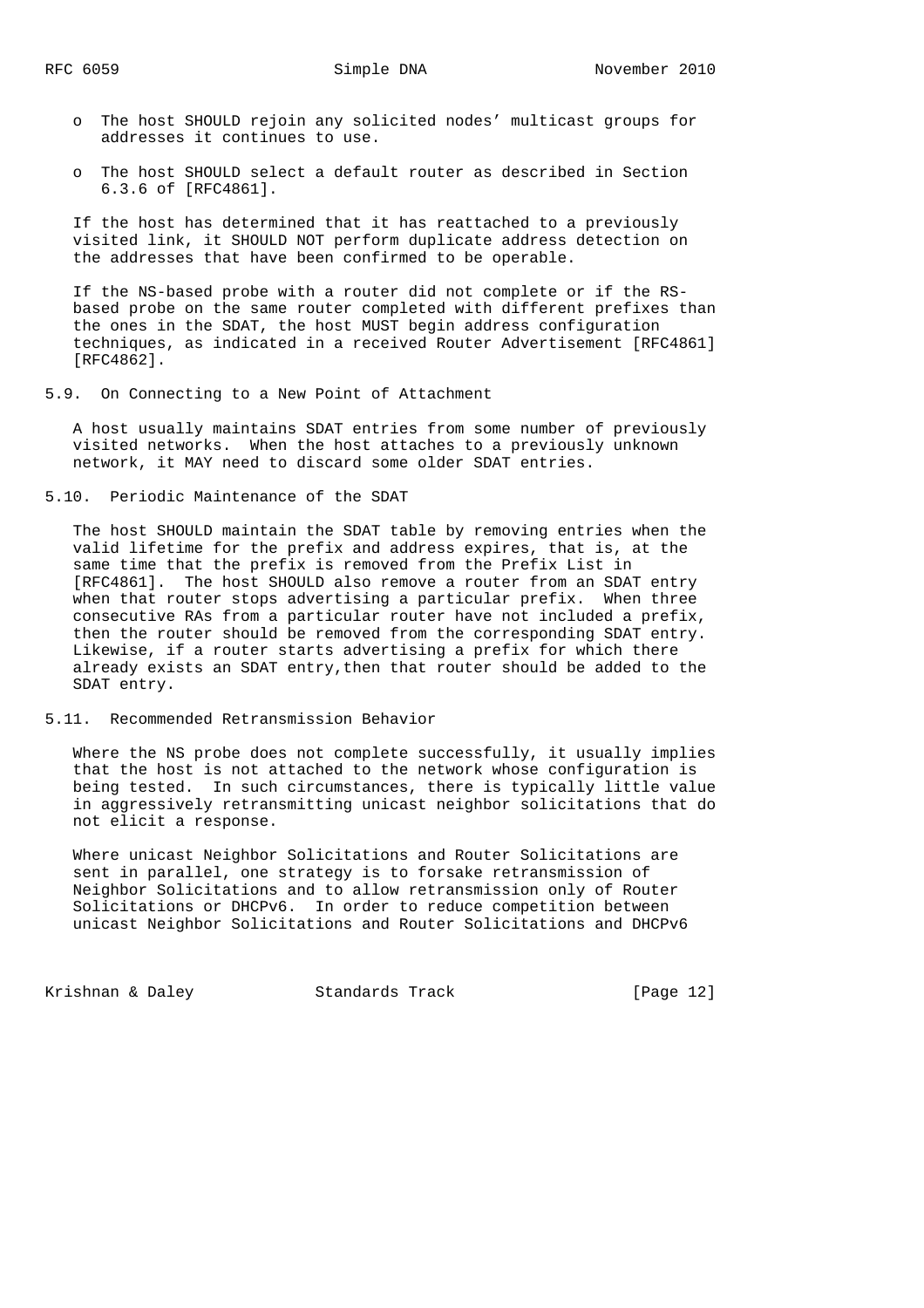retransmissions, a DNAv6 implementation that retransmits may utilize the retransmission strategy described in the DHCPv6 specification [RFC3315], scheduling DNAv6 retransmissions between Router Solicitations or DHCPv6 retransmissions.

 If a response is received to any unicast Neighbor Solicitation, pending retransmissions of the same MUST be canceled. A Simple DNA implementation SHOULD NOT retransmit a Neighbor Solicitation more than twice. To provide damping in the case of spurious link-up indications, the host SHOULD NOT perform the Simple DNA procedure more than once a second.

```
6. Pseudocode for Simple DNA
```

```
 /* Link-up indication received on INTERFACE */
 /* Start Simple DNA process */
```
/\* Mark all addresses as inoperable \*/

```
 Configured_Address_List=Get_Address_List(INTERFACE);
 for each Configured_Address in Configured_Address_List
 {
   if (Get_Address_State(Configured_Address)!=AS_TENTATIVE)
   {
    Set Address State(Configured Address, AS INOPERABLE);
   }
 }
 /* Mark all routers' NC entries as STALE to speed up */
 /* acquisition of new router if link change has occurred */
 for each Router_Address in DEFAULT_ROUTER_LIST
 {
  NCEntry=Get_Neighbor_Cache_Entry(Router_Address);
  Set_Neighbor_Cache_Entry_State(NCEntry,NCS_STALE);
 }
 /* Thread A : Send Router Solicitation */
 RS_Target_Address=FF02::2;
 RS_Source_Address=Get_Any_Link_Local_Address(INTERFACE);
 Send_Router_Solicitation(RS_Source_Address,RS_Target_Address);
 /* Thread B : Send Neighbor Solicitation(s) */
 Previously_Known_Router_List=Get_Router_List_from_SDAT();
```
NS\_Source\_Address=Get\_Any\_Link\_Local\_Address(INTERFACE);

Krishnan & Daley Standards Track [Page 13]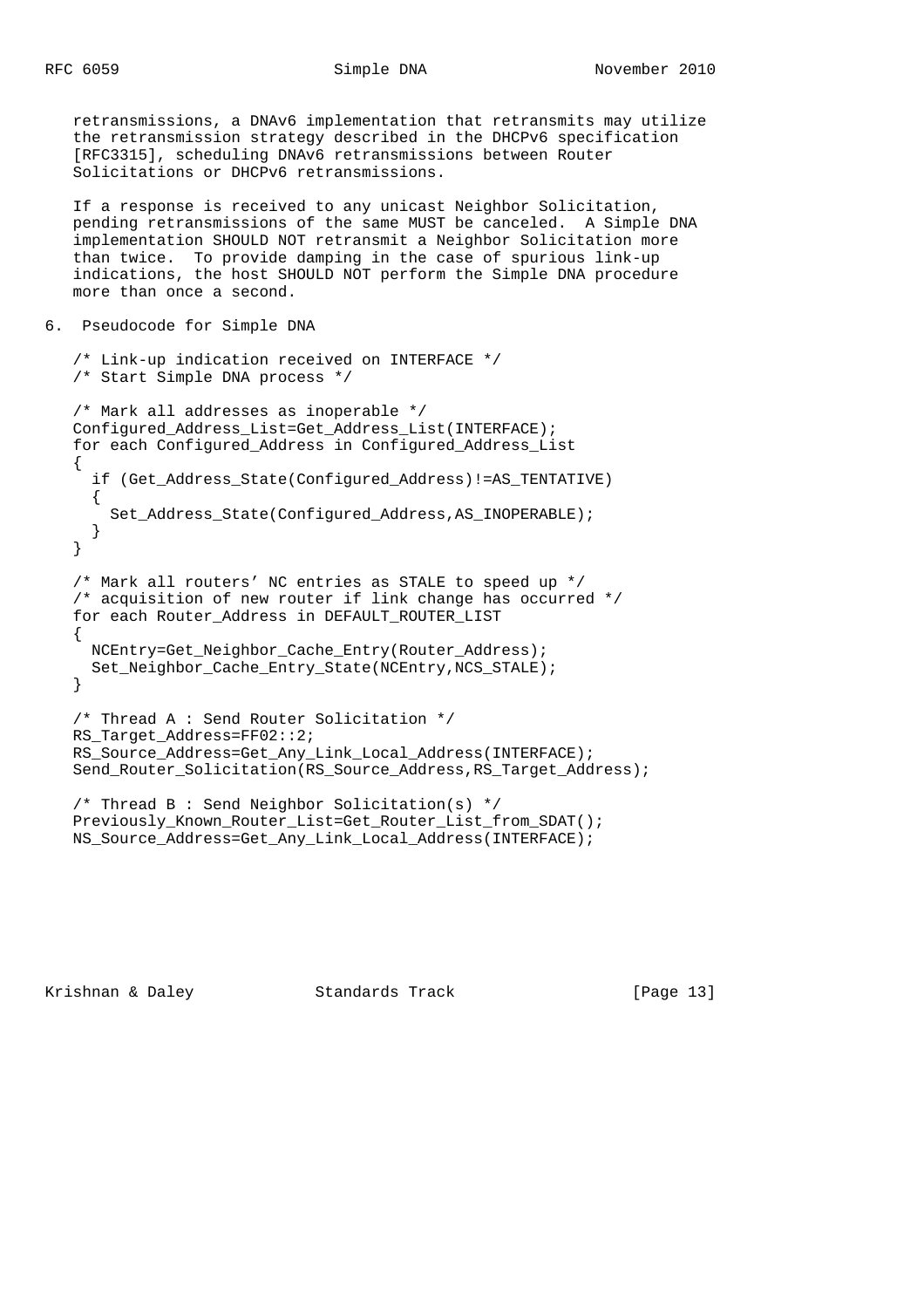```
 for each Router_Address in Previously_Known_Router_List
\left\{ \right.if (Get Any Valid Address from SDAT(Router Address))
   {
     Send_Neighbor_Solicitation(NS_Source_Address,
                                 Router_Address.L3_Address,
                                 Router_Address.L2_Address);
   }
 }
 /* Thread C : Response collection of RAs */
 /* Received Router Advertisement processing */
 /* Only for RAs received from routers in the SDAT */
 L3_Source=Get_L3_Source(RECEIVED_MESSAGE);
 L2_Source=Get_L2_Source(RECEIVED_MESSAGE);
 SDAT_Entry_List=Get_Entries_from_SDAT_L2L3(L3_Source,L2_Source));
 /* Mark all the addresses associated with the router as inoperable */
for each SDAT Entry in SDAT Entry List
 {
     Set_Address_State(SDAT_Entry,AS_INOPERABLE);
 }
 /* Ignore further NAs from this router */
 /* after delaying for x milliseconds */
 Add_Router_to_NA_Ignore_List(L3_Source,SEND_NA_GRACE_PERIOD);
 /* Perform Standard RA processing as per RFC 4861 / RFC 4862 */
 /* Thread D : Response collection of NAs */
 /* Received Neighbor Advertisement processing */
 /* Only for NAs received as response to DNA NSs */
 L3_Source=Get_L3_Source(RECEIVED_MESSAGE);
 L2_Source=Get_L2_Source(RECEIVED_MESSAGE);
 if (Is_Router_on_NA_Ignore_List(L3_Source)) {
  /* Ignore message and wait for next message */
  continue;
 }
 SDAT_Entry_List=Get_Entries_from_SDAT_L2L3(L3_Source,L2_Source));
```
Krishnan & Daley Standards Track [Page 14]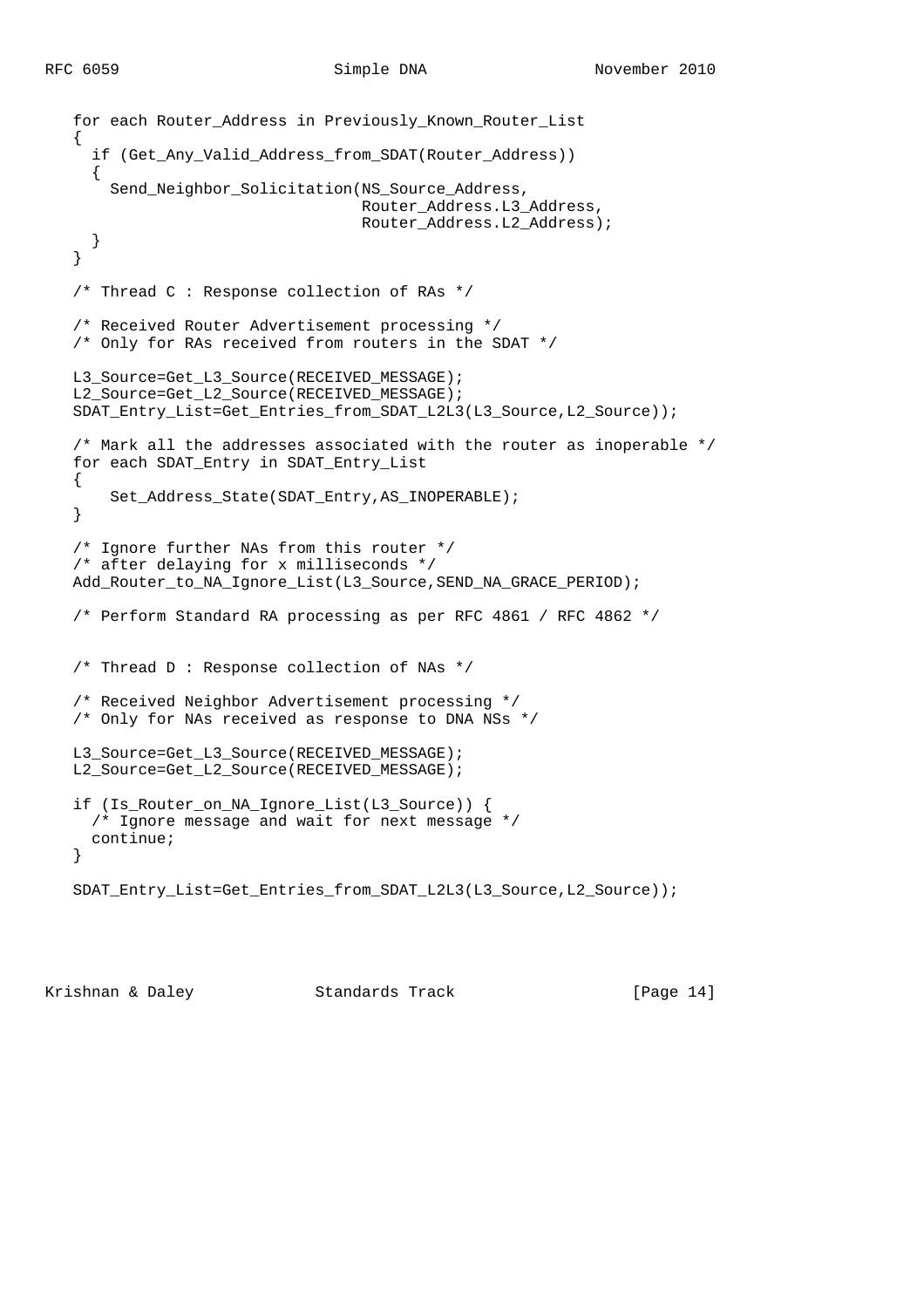```
 for each SDAT_Entry in SDAT_Entry_List
 {
     /* Address is operable. */
    Set_Address_State(SDAT_Entry,AS_OPERABLE);
    /* Configure on Interface */
 }
```
Figure 1: Pseudocode for Simple DNA

 NOTE: This section does not include any pseudocode for sending of the DHCPv6 packets since the DHCPv6 exchange is orthogonal to the Simple DNA process.

### 7. Constants

SEND\_NA\_GRACE\_TIME

 Definition: An optional period to wait after Neighbor Solicitation before adopting a non-SEND RA's link change information.

Value: 40 milliseconds

### 8. Relationship to DNAv4

 DNAv4 [RFC4436] specifies a set of steps that optimize the (common) case of reattachment to an IPv4 network that a host has been connected to previously by attempting to reuse a previous (but still valid) configuration. This document shares the same goal as DNAv4 (that of minimizing the handover latency in moving between points of attachment) but differs in the steps it performs to achieve this goal. Another difference is that this document supports stateless autoconfiguration of addresses in addition to addresses configured using DHCPv6.

## 9. Security Considerations

 A host may receive Router Advertisements from non-SEND devices, after receiving a link-layer indication. While it is necessary to assess quickly whether a host has moved to another network, it is important that the host's current secured SEND [RFC3971] router information is not replaced by an attacker that spoofs an RA and purports to change the link.

 As such, the host SHOULD send a Neighbor Solicitation to the existing SEND router upon link-up indication as described above in Section 5.4. The host SHOULD then ensure that unsecured router

Krishnan & Daley Standards Track [Page 15]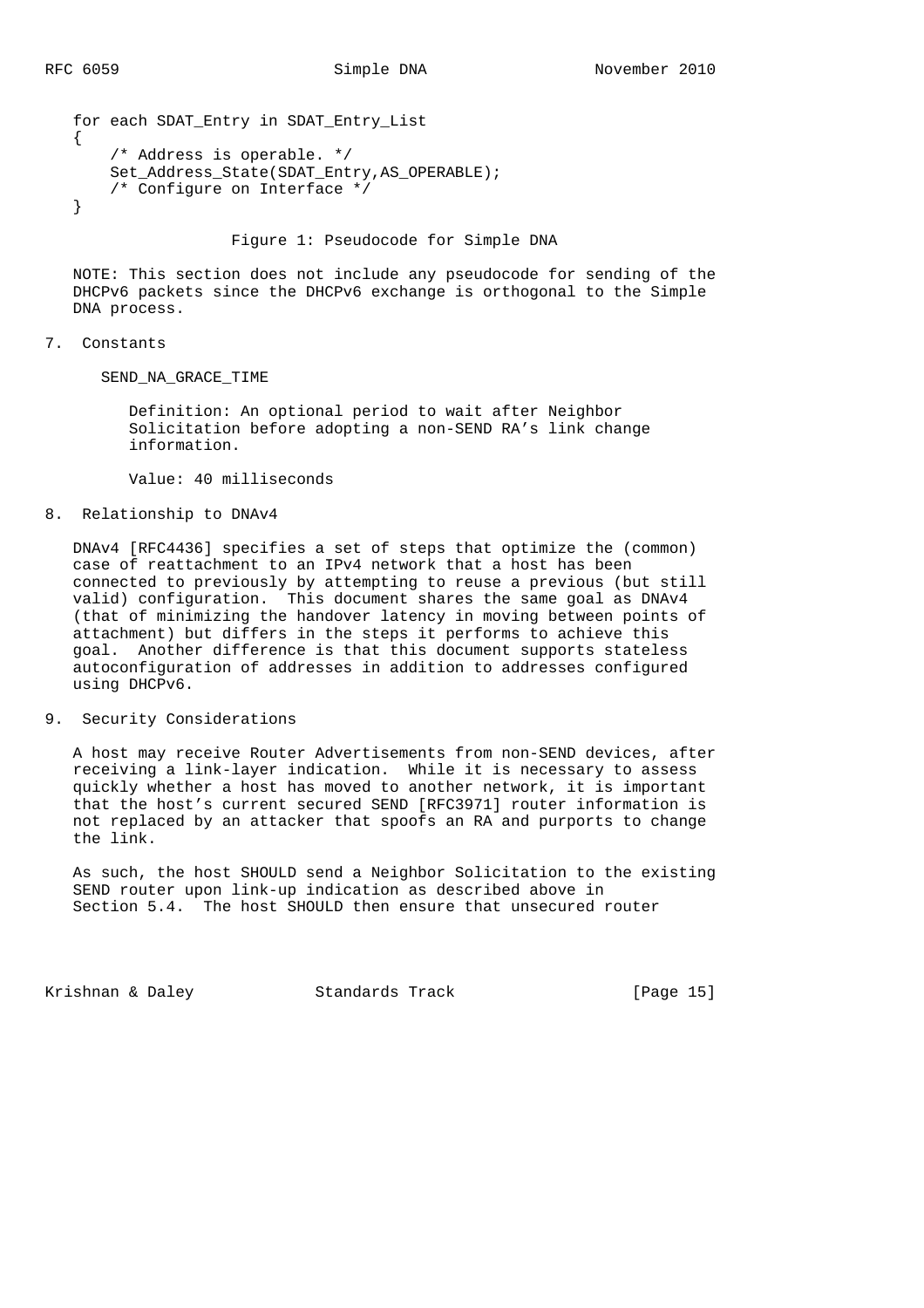information does not cause deletion of existing SEND state, within MIN\_DELAY\_BETWEEN\_RAS, in order to allow for a present SEND router to respond.

 If the current default router is a SEND-secured router, the host SHOULD wait SEND NA GRACE TIME after transmission before adopting a new default router.

 Even if SEND signatures on RAs are used, it may not be immediately clear if the router is authorized to make such advertisements. As such, a host SHOULD NOT treat such devices as secure until and unless authorization delegation discovery is successful.

 Unless SEND or another form of secure address configuration is used, the DNA procedure does not in itself provide positive, secure authentication of the router(s) on the network, or authentication of the network itself, as would be provided, e.g., by mutual authentication at the link layer. Therefore, when such assurance is not available, the host MUST NOT make any security-sensitive decisions based on the DNA procedure alone. In particular, it MUST NOT decide that it has moved from an untrusted to a trusted network, and MUST NOT make any security decisions that depend on the determination that such a transition has occurred.

## 10. Acknowledgments

 This document is the product of a discussion the authors had with Bernard Aboba, Thomas Narten, Erik Nordmark, and Dave Thaler at IETF 69. The authors would like to thank them for clearly detailing the requirements of the solution and the goals it needed to meet and for helping to explore the solution space. The authors would like to thank the authors and editors of the complete DNA specification for detailing the overall problem space and solutions. The authors would like to thank Jari Arkko for driving the evolution of a simple and probabilistic DNA solution. The authors would like to thank Bernard Aboba, Thomas Narten, Jari Arkko, Sathya Narayan, Julien Laganier, Domagoj Premec, Jin Hyeock-Choi, Alfred Hoenes, Frederic Rossi, Ralph Droms, Ted Lemon, Erik Nordmark, Lars Eggert, Brian Carpenter, and Yaron Sheffer for performing reviews on the document and providing valuable comments to drive the document forward.

Krishnan & Daley **Standards Track** [Page 16]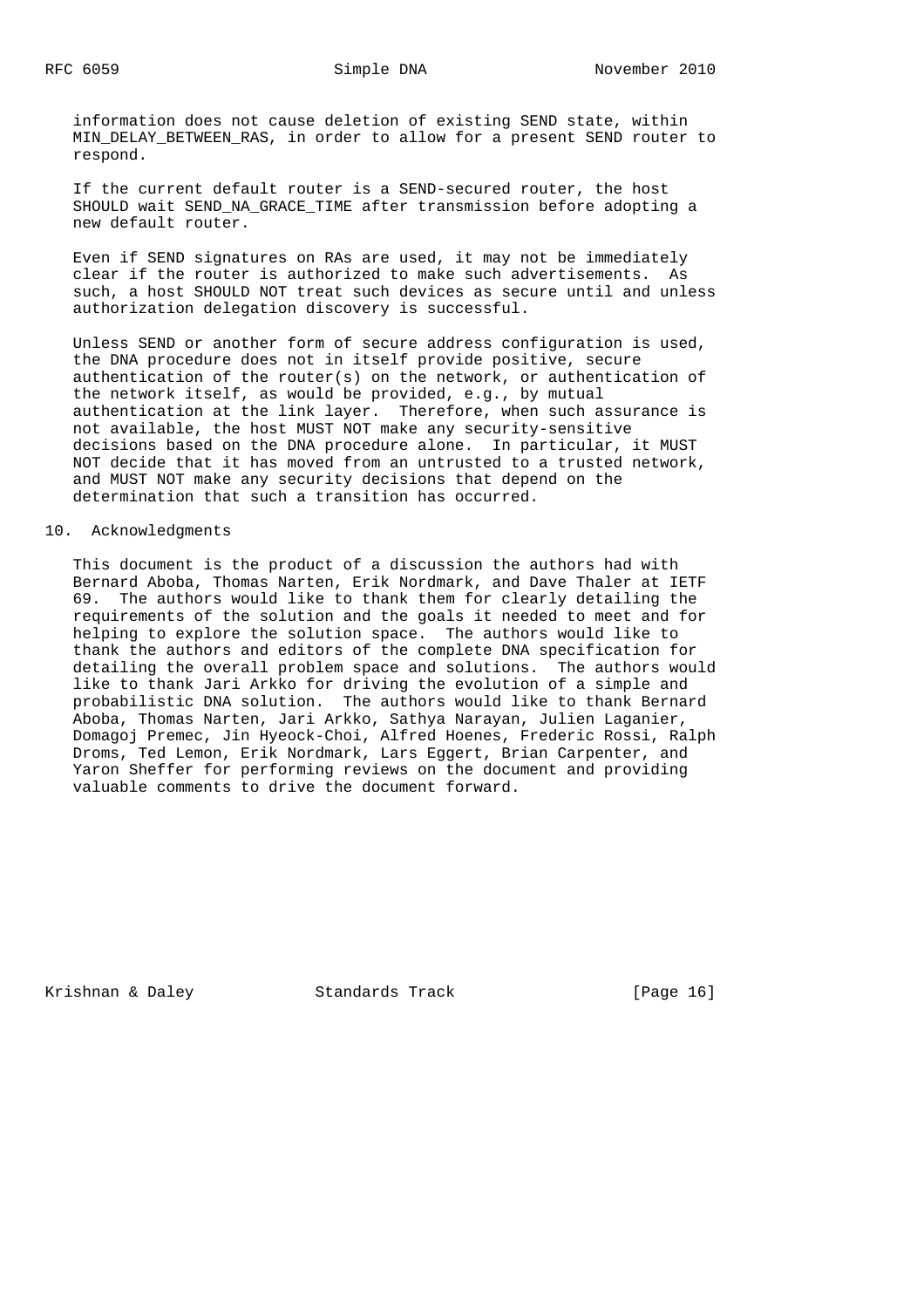#### 11. References

- 11.1. Normative References
	- [RFC2119] Bradner, S., "Key words for use in RFCs to Indicate Requirement Levels", BCP 14, RFC 2119, March 1997.
	- [RFC3315] Droms, R., Bound, J., Volz, B., Lemon, T., Perkins, C., and M. Carney, "Dynamic Host Configuration Protocol for IPv6 (DHCPv6)", RFC 3315, July 2003.
	- [RFC3971] Arkko, J., Kempf, J., Zill, B., and P. Nikander, "SEcure Neighbor Discovery (SEND)", RFC 3971, March 2005.
- [RFC4861] Narten, T., Nordmark, E., Simpson, W., and H. Soliman, "Neighbor Discovery for IP version 6 (IPv6)", RFC 4861, September 2007.

## 11.2. Informative References

- [DNA-PROTOCOL] Narayanan, S., Ed., "Design Alternative for Detecting Network Attachment in IPv6 Networks (DNAv6 Design Alternative)", Work in Progress, November 2009.
- [RFC4436] Aboba, B., Carlson, J., and S. Cheshire, "Detecting Network Attachment in IPv4 (DNAv4)", RFC 4436, March 2006.
- [RFC4862] Thomson, S., Narten, T., and T. Jinmei, "IPv6 Stateless Address Autoconfiguration", RFC 4862, September 2007.
- [RFC4957] Krishnan, S., Montavont, N., Njedjou, E., Veerepalli, S., and A. Yegin, "Link-Layer Event Notifications for Detecting Network Attachments", RFC 4957, August 2007.

Krishnan & Daley **Standards Track** [Page 17]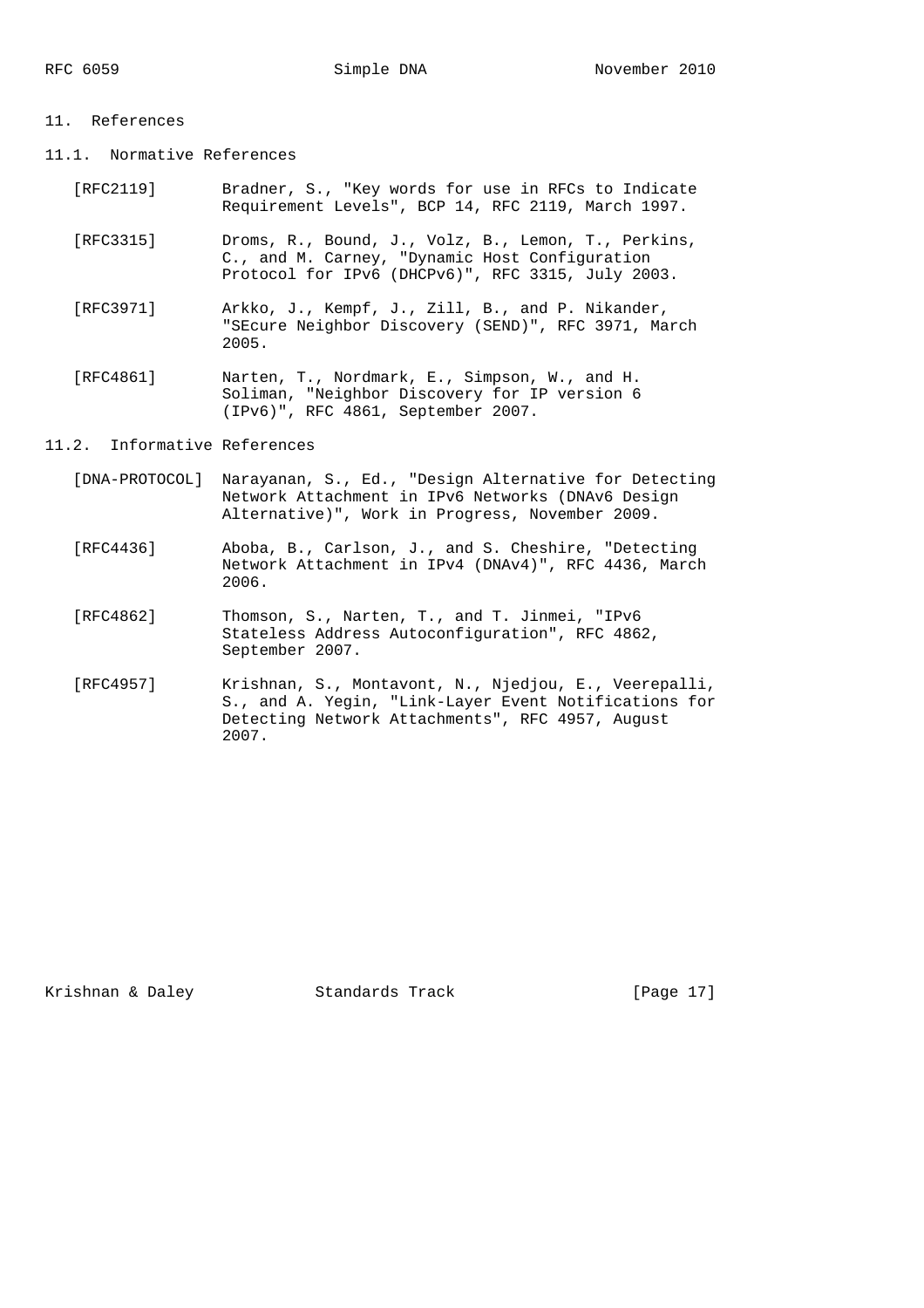Appendix A. Issues with Confirming Manually Assigned Addresses

 Even though DNAv4 [RFC4436] supports verification of manually assigned addresses, this feature of DNAv4 has not been widely implemented or used. There are two major issues that come up with confirming manually assigned addresses using Simple DNA.

- o When DHCPv6 or SLAAC addresses are used for probing, there is no need to aggressively retransmit lost probes. This is because the address configuration falls back to vanilla DHCPv6 or SLAAC, and the host will eventually obtain an address. This is not the case with manually assigned addresses. If the probes are lost, the host runs the risk of ending up with no addresses at all. Hence, aggressive retransmissions are necessary.
- o Another issue comes up when the host moves between two networks, one where manual addressing is being used (say, NET1) and the other where dynamic addressing (stateless autoconfiguration or DHCPv6) is being used (say, NET2). Since the host can obtain a dynamic address in some situations, it will need to send Simple DNA probes and may also engage in a DHCPv6 exchange. In a situation where the host moves to NET1 and the NS probes are lost and in addition an RA is not received, the host will not be able to confirm that it attached to NET1, and therefore that it should use the manual configuration for that network. As a result, if DHCPv6 is enabled on NET1, then the host could mistakenly obtain a dynamic address and configuration instead of using the manual configuration. To prevent this problem, Simple DNA probing needs to continue even after the DHCPv6 exchange has completed, and DNA probes need to take precedence over DHCPv6, contrary to the advice provided in Section 5.7.3.

 Given these issues, it is NOT RECOMMENDED to use manual addressing with Simple DNA.

Krishnan & Daley **Standards Track** [Page 18]